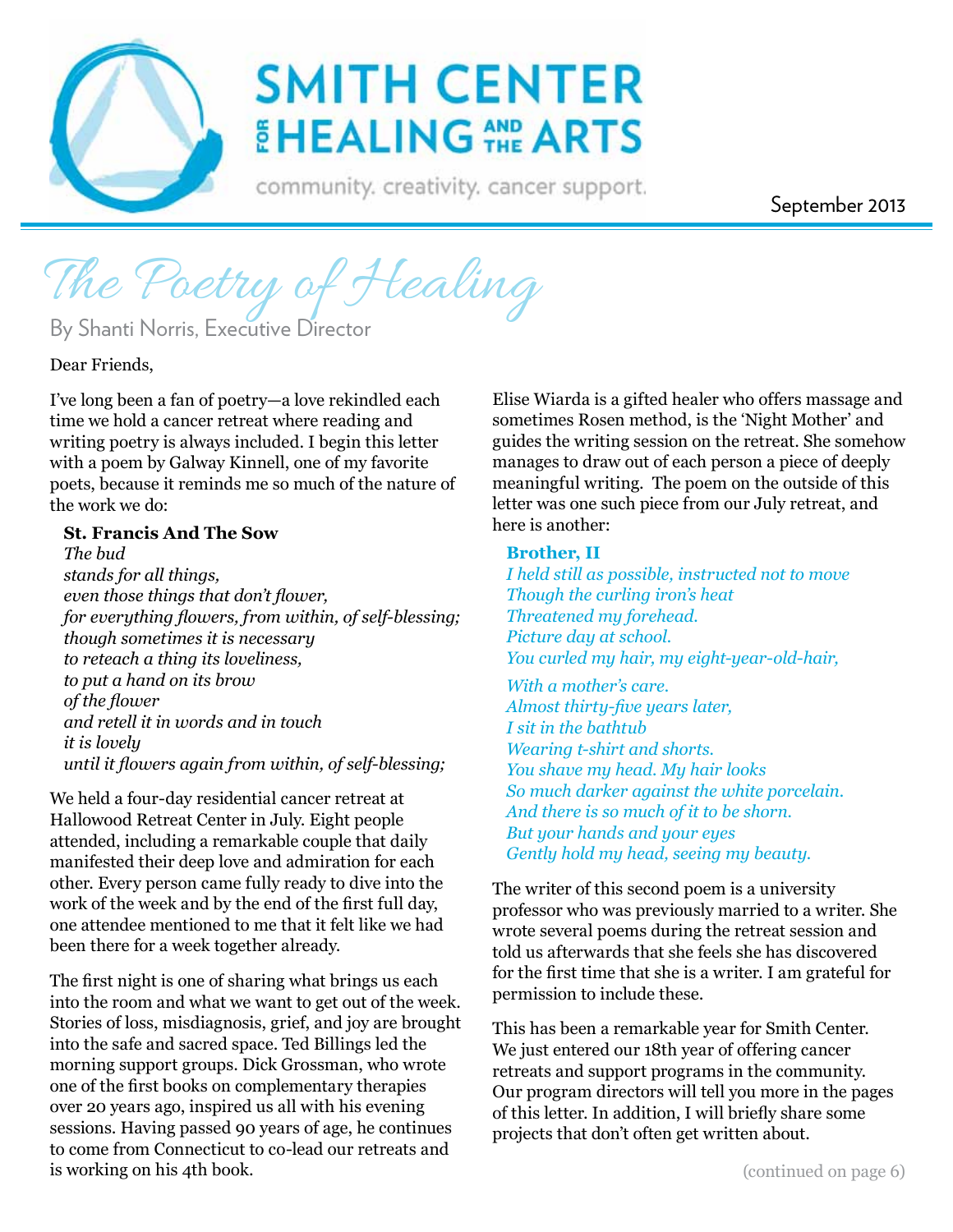# The Gift of Healing at Smith Center Programs

By Adrienne Dern, Program Director



Imagine a room full of people gently lifting their arms to the sky – gathering energy in peaceful, graceful movements led by a practitioner of Qigong and acupuncture. That was the scene at a recent Smith Center event featuring three dedicated healers sharing their knowledge of complementary cancer therapies.

One participant in the session described its impact this way:

*I feel a sense of wonder in that each field, massage, acupuncture, etc., holds infinite possibilities for learning and discovery.*

For the past 17 years, Smith Center has been offering the gift of healing to those whose lives have been touched, or perhaps more accurately, altered by cancer. Since our founding our programs have continuously evolved and grown. In 1996, we primarily offered weeklong retreats for people with cancer. Today several retreat options, a robust array of individual classes and workshops, and thoughtprovoking speakers are available to those we serve.

Although my professional connection with Smith Center has been short—less than a year—my personal connection has been long and rich. Participating in a weeklong retreat just months after my cancer diagnosis allowed me to create a profound shift in my life that has served me well for 13 years.

I had never before experienced the deep love, compassion, skill, and wisdom that surrounded and held me at the retreat. From that point on, I was hooked on what "Smith Farm" (as it was known back then) had to offer.

Director at Smith Center. In this role I am responsible for our stress reduction, creativity, and nutrition classes, our speaker series, our One-Day Retreats, and soon, our new Three-Day Retreats for people with cancer and their caregivers.

The Three-Day Retreat has been on our minds for some time, and we are thrilled to be offering the first one this November. We hope that this non-residential three-day format will enable many more to benefit from the transformative experience of a retreat, but with a smaller investment of time and cost than our renowned weeklong model.

One of the most exciting developments of 2013 has been the growth of our Young Adult Cancer Survivors (YACS) program. While we have always maintained a strong commitment to offer programs that meet the unique needs of patients between 19-39, we began experiencing dwindling participation in programs designed for this group.

We learned through conversations with staff at local hospitals that they were experiencing the same challenges in their programming. While young adults were among those who most needed resources and support, no one facility had been successful in developing a strong program for this group and, therefore, no one felt they were offering the community and support that YACS needed.

This spring, we invited representatives from every major DC hospital and support organization to gather and work together to find a solution. We agreed to work in partnership to create a new collaborative support program — the DC Young Adult Cancer Community.

*(continued on page 7)*

Today it is my privilege to serve as the Program

2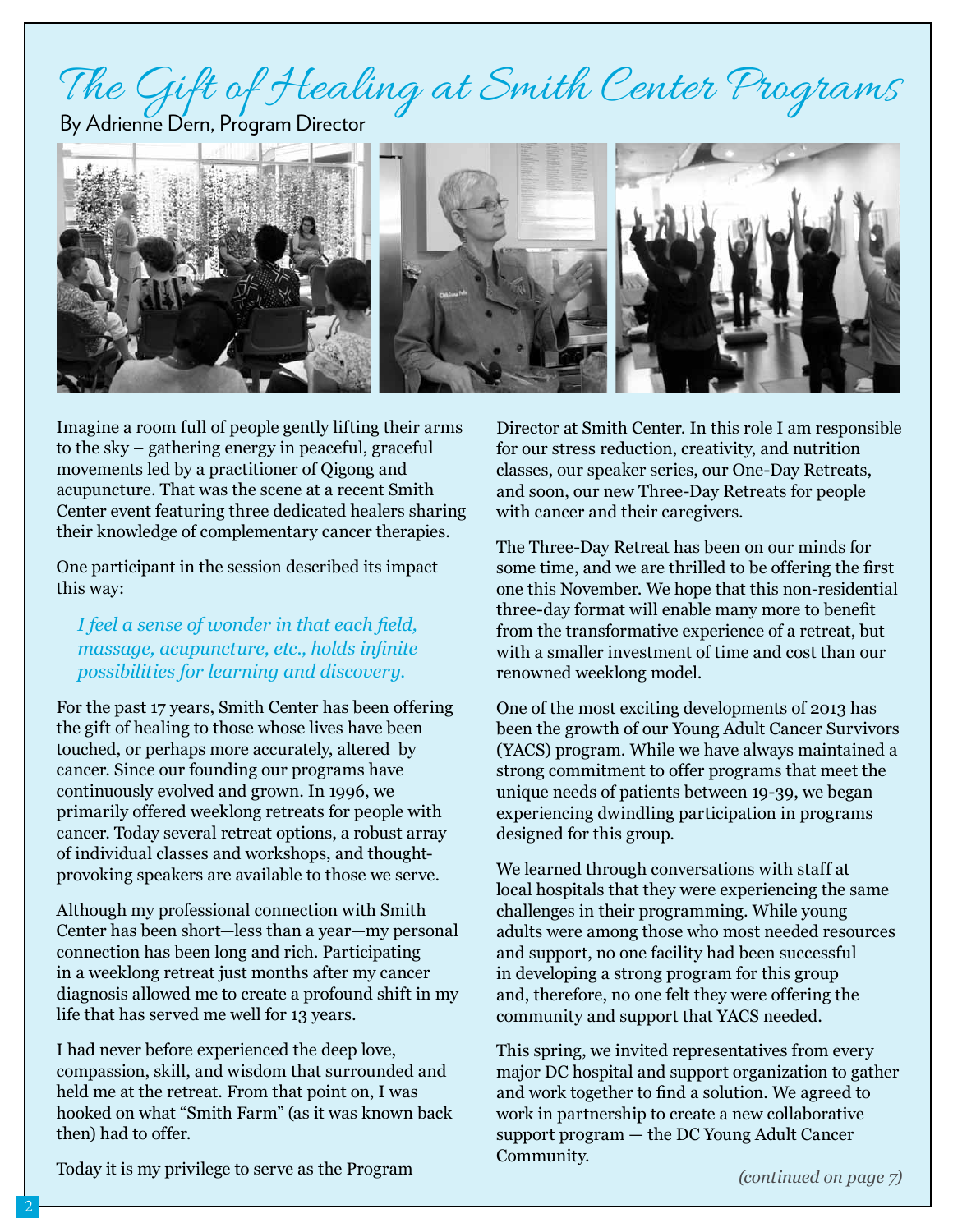

*"If there's alchemy here, it is in creating a whole that is greater than the sum of its parts, and the real value is in the intangible thing that binds them all together."* – Margaret Boozer

These are the words of one of the 125 featured artists in last May's exhibition, *Alchemical Vessels*. In the fall of 2012, we hatched a small idea that grew beyond both our expectations and eventually our center's walls—attracting 17 local curators and inspiring 125 artists to conjure visions of healing for a rare exhibition and benefit.

Working closely with our past *9/11 Arts Project* collaborators and a committee of arts supporters, we developed a curatorial vision that would extend further into our community than ever before and encourage artists and curators to directly engage with our unique mission. Instead of curating a show of existing works to speak to our core practice of using the arts to heal, we engaged an entire community of artists and curators in a deep and meaningful dialogue on the topic.

## **The Intangible that Binds Them All Together**

By Brooke Seidelmann, Gallery Director

With the help of 17 local curators, we invited 125 artists to tell their own stories of healing through the transformation of a simple, ceramic bowl. Each artist had a month and a half to re-envision their blank bowl as an alchemical vessel, a form we chose to serve as a metaphor for Smith Center itself—a place of holding where pain is transformed into hope, fear into strength, and darkness into light. Artists were driven to answer such questions as: *How can art transform pain and suffering into hope and healing?* and, *Can art move us outside our egos and toward a deeper connection with one another?* 

The culmination of months of creative collaboration and community outreach was finally realized when the gallery itself was transformed into a communal vessel on April 26th with the opening of *Alchemical Vessels*—holding more than 200 art patrons, eight committee members, 17 curators, and 125 profoundly thoughtful artworks.

Complementing the exhibition, we hosted a benefit on May 17th. Unlike a standard art auction, our interactive benefit welcomed art patrons to purchase tickets in advance, and then allowed each to select a vessel in the order in which they purchased their ticket. The event began with a rousing buzz as patrons entered the space already committed to walking away with a one-of-a-kind work of art.

From our temporal vantage point we now look back at what we

created and realize that Smith Center served as an alchemist of sorts; Smith Center was the "intangible thing" that bound together various parts—artists, curators, patrons, and sponsors into a singular artistic expression celebrating community and creativity. Over the course of the exhibition we welcomed more than 900 visitors and raised over \$20,000 to support Smith Center's programs.

The response from the artists was equally rewarding—after working with an unconventional "canvas" and sharing their personal healing stories they were immensely proud of their outputs and many have asked to be invited back. With such resounding support from the arts community, patrons, and sponsors alike, we have committed ourselves to reviving *Alchemical Vessels* next year and look forward to the visions that emerge in 2014.

In other gallery news: After the birth of my daughter Isobel, a.k.a. Izzy, I'm finally finding my footing post leave. Along with my assistant Anthony Palliparambil, I look forward to presenting this year's sensational line-up of exhibitions, including September's *Depicted/Connected: Paintings by Tim Okamura*, and to continuing our Art Advisory work, bringing contemporary fine art to corporations, healthcare facilities, and private collectors.

See you soon at the Gallery!

Vidace

We are deeply grateful to the DC Commission on Arts & Humanities, TD Bank, & Majestic Fine Wines for their generous core support of Alchemical Vessels.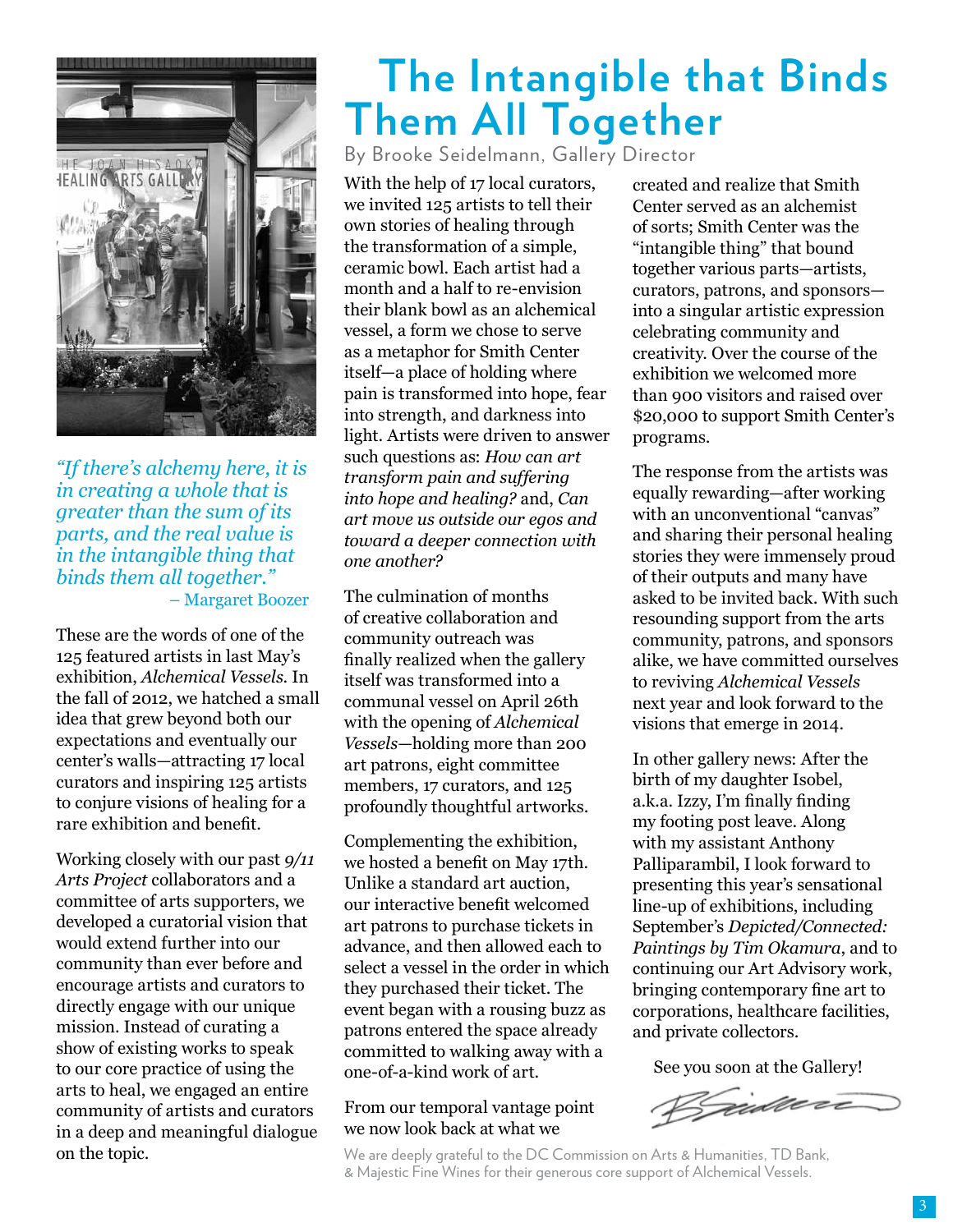## **The Need for Navigation**

By Carole O'Toole, Director, Institute for Integrative Oncology Navigation

Cancer is described universally by survivors as an overwhelming experience; not only in adjusting to a life disrupted by such a challenging illness, but also in accessing medical care and making the way through a seemingly endless maze of health care providers, treatments, and difficult decisions.

It is estimated that 1.6 million new cancer cases will be diagnosed this year alone, with an additional 13.7 million survivors living with the effects of the disease and treatments in our country. By 2022, there will be an estimated 18 million survivors living in the US, a 31% increase.

In the blog, "The Prepared Patient Forum," Jessie Gruman describes the experience:

*Each of the four times I have received a cancer-related diagnosis, I felt like I had been drop-kicked into a foreign country: I didn't know the language, I didn't understand the culture, I didn't have a map and I desperately wanted to find my way home.* 

In 1990, Dr. Harold Freeman saw a need to provide greater support to patients trying to seek care and launched the first patient navigation program at Harlem Hospital in New York. Since that time, navigation has taken hold as a valuable service in improving timely access to appropriate medical treatments and the quality of patient care. Numerous studies validate the effectiveness of navigators in reducing time

from screening to diagnosis to treatment, improving treatment completion rates, decreasing barriers to care, lowering distress scores, and improving patient satisfaction.

Early navigation programs offered assistance from screening and diagnosis through treatment and primarily addressed physical barriers, such as transportation needs, insurance coverage, language barriers, appointment scheduling, and managing treatment side effects.

Over the years, navigation has grown to assist patients through recovery and survivorship, and several models now advertise psychosocial support as part of navigation services.

Our philosophy and approach to cancer care led Smith Center to expand the original concept of patient navigation, creating an opportunity to address patient needs beyond what our medical system currently offers.

We created a unique model of integrative cancer care navigation that empowers navigators to educate and support patients in the use of both conventional medical oncology treatments and complementary methodologies, such as stress reduction, nutrition, and psychosocial support.

*"No person with cancer should be forced to spend more time fighting their way through the health care system than fighting their disease."*

Harold Freeman, MD, President's Cancer Panel Report, 2001

Smith Center's model uses a "patient honored" approach: we help adapt the system to the patient so their needs are met and healing is supported. We offer patients integrative care that facilitates healing through education and assistance in accessing resources that enhance their wellness. We address not only the practical issues of cancer but the emotional, mental, and spiritual issues as well.

Our model was first introduced in 2006 at Howard Hospital, where in the first year, we contributed to a 15% improvement in treatment compliance rates.

With this success, we began to offer individual navigation and educational outreach programs in the community, serving over 12,000 city residents. We also joined 18 area hospitals, clinics, and community organizations in developing the country's first citywide comprehensive navigation network, coordinating efforts to provide seamless navigation to any DC resident diagnosed with cancer.

Smith Center has since become a nationally recognized leader in navigation training for healthcare professionals and lay navigators.

#### **The Growth of Cancer Care Navigation**

How and where navigation services are offered is being dramatically shaped by several current events.

First, growing support for cancer navigation services is colliding with the looming prospect of an oncology workforce crisis. Oncology leadership now views navigation as a means to maximize patient benefit and system efficiency. Attention is also being paid to navigation with the oncoming implementation of the Affordable Care Act.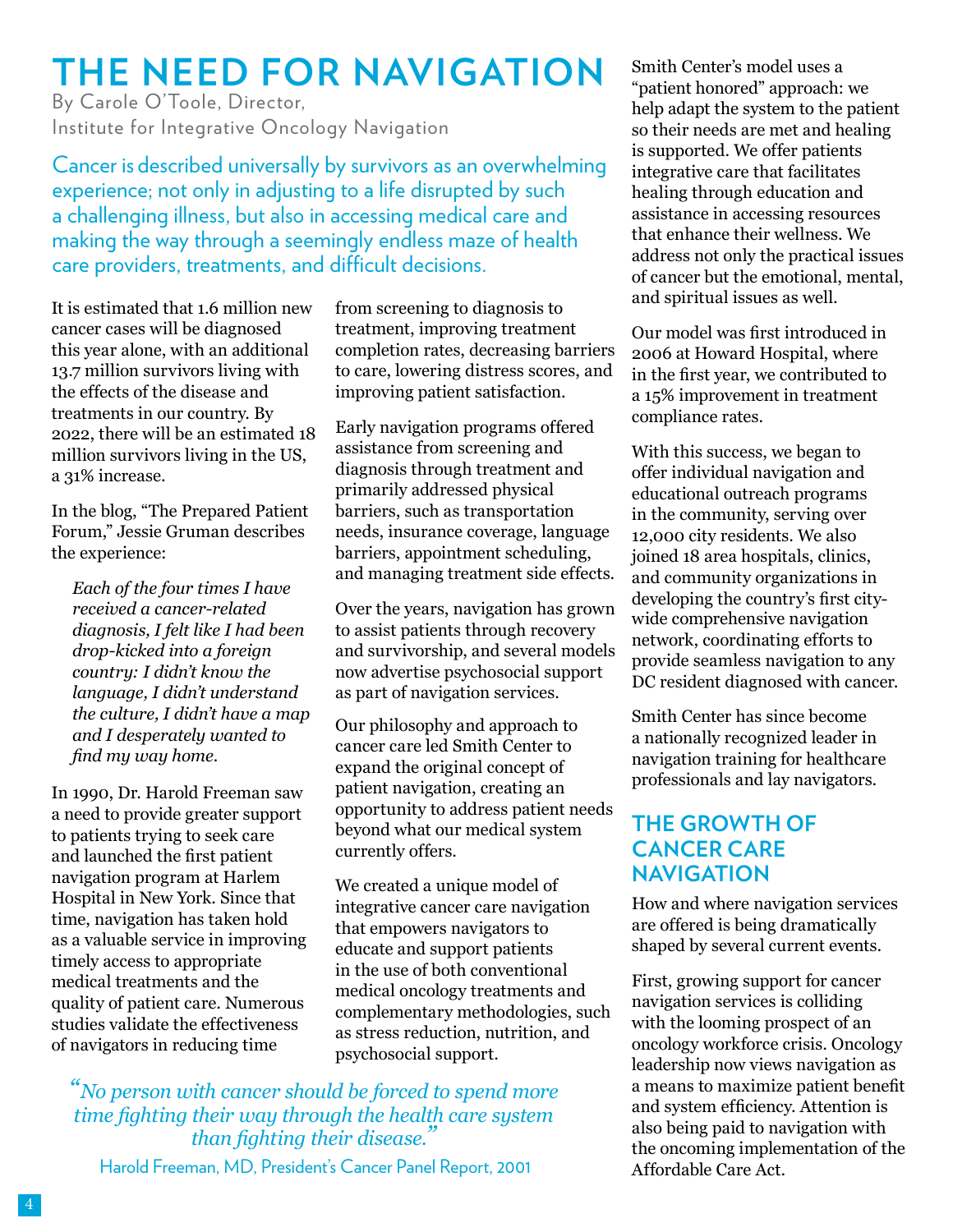Growth in navigation is also being influenced by the American College of Surgeons Commission on Cancer Standards that require member cancer care facilities to offer navigation by 2015. As a result, navigator positions are increasing, as is interest in training and certification of navigators.

Leaders in oncology navigation are rushing to develop a universal definition of the discipline, establish a unified core curriculum, and set training and certification standards. The oncology nursing and social work professions are demanding instruction in psychosocial oncology care. They are also setting standards for using complementary medicine that underscore the need for instruction in integrative navigation.

#### **Smith Center's Navigation Training**

As you read this newsletter, we have just completed our 5th annual training in Patient Navigation for Integrative Cancer Care. Among the 23 attendees were nurses, social workers, and lay navigators from across the country.

Past graduates of our training now serve over 18,000 people each year in rural and urban areas. We remain, to the best of our knowledge, the only national training for oncology navigation that provides instruction in integrative cancer care.

The case for integrative navigation grows stronger and more visible each year. Beginning with three seminal reports issued by the Institute of Medicine between 2003-2007, the focus of cancer care navigation has increasingly turned towards providing holistic, comprehensive and psychosocial support for cancer patients from diagnosis through survivorship.



Smith Center will continue to move integrative navigation forward through its launch of our Institute for Integrative Oncology Navigation (IION).

Our mission is to ensure that all people facing cancer have access to appropriate, evidence-based, integrative cancer care resources and are assisted in their journey by trained navigators that provide skilled holistic support. The focus of our efforts will be to:

• Increase visibility and availability of our training and expand our on-line training capability;

- Establish integrative navigation as the standard of care for oncology navigation programs nationwide through participation in national leadership forums; and
- Continue to raise awareness of the value of integrative oncology navigation within the medical profession, the general public, and cancer survivor community through participation in research studies, publications, and presentations at professional conferences.

We are also excited to announce that we plan to offer an additional training in February of 2014.

We look forward to the year ahead and hope you'll stay tuned as we continue to grow.

Blessings,

Carole

#### **Our Integrative Approach to Navigation**

*Smith Center's training is known for its remarkable depth and comprehensive instruction in integrative practices, psychosocial support, and healing at every stage of the cancer journey. Our holistic approach to navigation is unique and offers support on many levels. We:* 

- Facilitate timely access to both medical treatment and supportive resources;
- Honor the individual's cultural heritage, religious beliefs and individual circumstances;
- Increase patient's knowledge of available resources, tools and skills to better cope with their illness and reduce stress;
- Introduce patients to the healing power of nutrition, stress reduction, mind-body skills, and creative resources, and their role in treatment and survivorship;
- Support the patient and caregivers emotionally and spiritually;
- Empower individuals to become more engaged in their health care and their healing process;
- Improve the quality of the cancer experience; and
- Are available throughout the journey, from screening through diagnosis, treatment, recovery, and survivorship, which may include recurrence and/or end-of-life.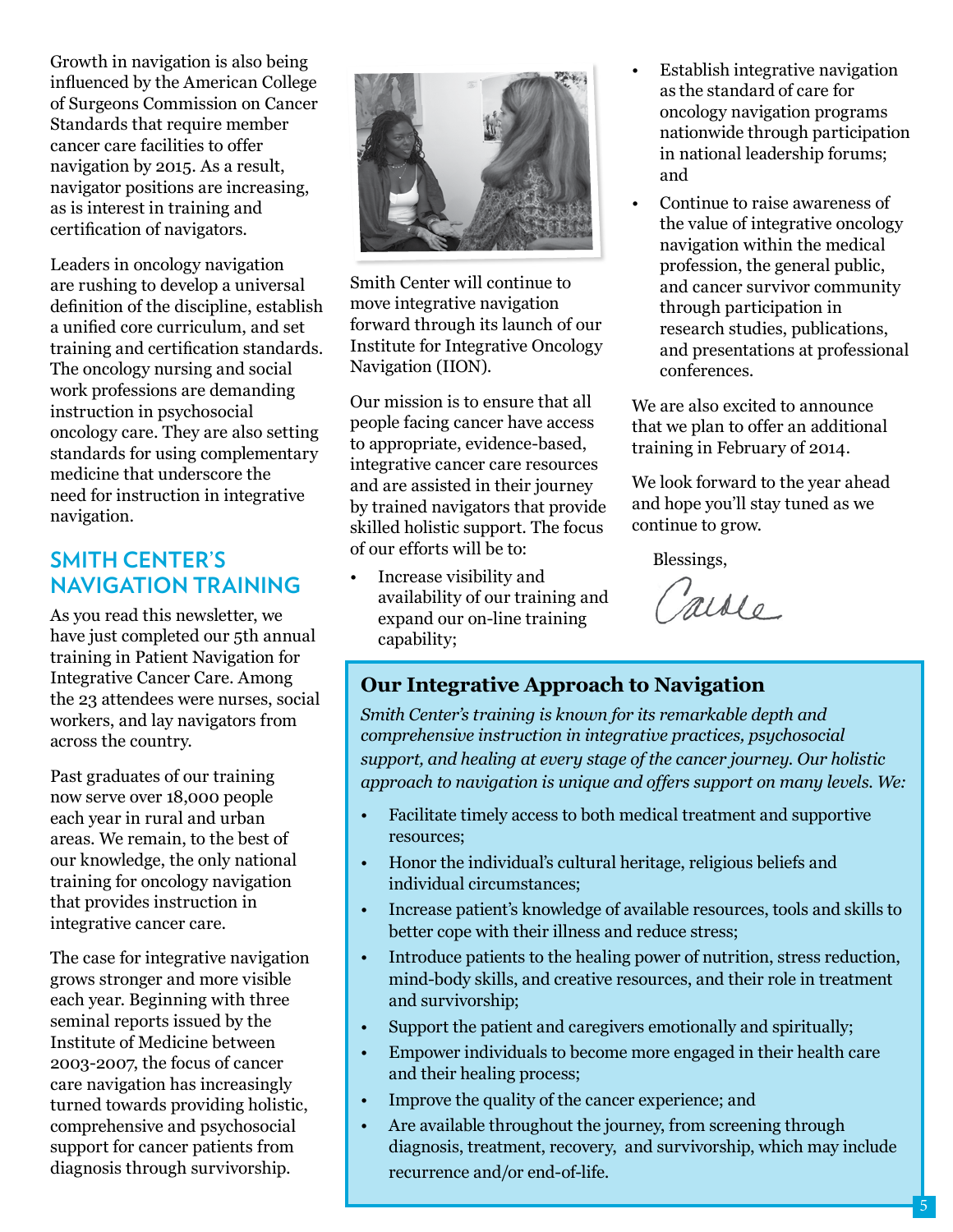#### *The Poetry of Healing ...continued from page 1*

*Creative Health.* For the past eight years, I have been part of a diverse group of arts and healthcare administrators and practitioners who have met annually, initially brought together by Gerry Herbert of the Creative Center in New York. Incorporated as **AHA – Arts and Health Advocates**, the nine women who make up this group include an artist, a physician, and representatives from hospital programs like Georgetown Lombardi Cancer Center, NYU Hospital, and Duke University Hospital.

This year, we created a survey on Creative Health to which 455 individuals responded. We were invited to meet at Ucross Foundation in Clearmont, WY where the results of the survey were reviewed and analyzed.

The vast majority of respondents suggested that creativity is an important component in both work and personal lives. The words *fun, freedom,* and *joy*  were the most commonly selected words associated with being creative. 70% replied that they have specific creative techniques that contribute to their health and wellbeing. Over half listed a regular or daily practice as primary, such as journaling, reading, and meditation. We are currently preparing a publication that will include observations based on this survey and personal statements regarding Creative Health that will be on our website by the end of the year. A quote by Abraham Maslow summarizes my thoughts:

*My feeling is that the concept of creativeness and the concept of the healthy, self-actualizing, fully human person seem to be coming closer and closer together, and may perhaps turn out to be the same thing.*

*Arts for Wounded Warriors.* We have been bringing our professional artists into the Wounded Warrior Surgical Unit at Walter Reed three days a week for the past three years. Working directly with wounded service members, families, and staff, Linda O'Neill and Kiamsha Leake continually rise to the challenge of finding a place of dialogue and engagement to help transform the hospital experience.

Together with Americans for the Arts, The Global Alliance for Health, National Endowment for the Arts, and other local and national nonprofits, we have been working to help create a national initiative for utilizing the arts throughout the military experience.

This spring we held our second *National Summit: Arts, Health and Well-being Across the Military Continuum* sponsored by Walter Reed National Military Medical Center and held at Walter Reed and the National Intrepid Center of Excellence (a new state of the art treatment facility for the 'unseen' wounds of war, such as PTSD and traumatic brain injury).

A high-level roundtable held last fall at the Kennedy Center engaged top military and non-military leaders in beginning to set a National Initiative for Arts & Health in the Military. Under this rubric a paper is in the last stages of preparation entitled *Arts, Health and Well-being Across the Military Continuum: White Paper and Framing a National Plan for Action*. It will outline why and how the arts are well used in the military and offer specific research, practice, and policy recommendations for their inclusion. The paper is in support of a broad research agenda, creating training programs for artists and incorporating family-centered arts programs at all stages of military service and promoting the inclusion of the arts and creative arts therapies in national health, the military strategic agency, and interagency initiatives. We will have a link to the paper on our website shortly.

*Making it all possible.* As I write this, we are preparing for the 6th annual **Joan Hisaoka 'Make A Difference' Gala**, serving those with cancer. Joan was a beautiful and gifted entrepreneur who created Hisaoka Public Relations and worked with the top restaurants and chefs in Washington. Bob Hisaoka and his wife Paula have honored Joan's legacy by raising over five million dollars for supportive services for people with cancer in our area over the past five years. As one of the recipients of the Gala annually, we thank Bob and Paula as well as everyone who has supported and participated. We are deeply grateful for this support that allows us to offer our programs.

I often find myself mentally speaking to Barbara Smith Coleman. She envisioned Smith Center (then Smith Farm) after attending a retreat for adults with cancer in England with her brother. After her brother passed away, Barbara knew that she wanted to create something similar in Washington, DC. She found Michael Lerner, who was holding cancer retreats at Commonweal in California, and they found me.

In 1996, we created our first weeklong retreat held at Rockwood Manor Park in Potomac, MD with eight extraordinary individuals. They nicknamed themselves "the Vikings"—with a goal of each having lived a full life of integrity and honor that when their day came, they would warrant a full Viking funeral. Five of our Vikings are still with us, and three have departed. I salute our Vikings all. And, I salute Barbara and Web Coleman for their vision and for the legacy of Smith Center.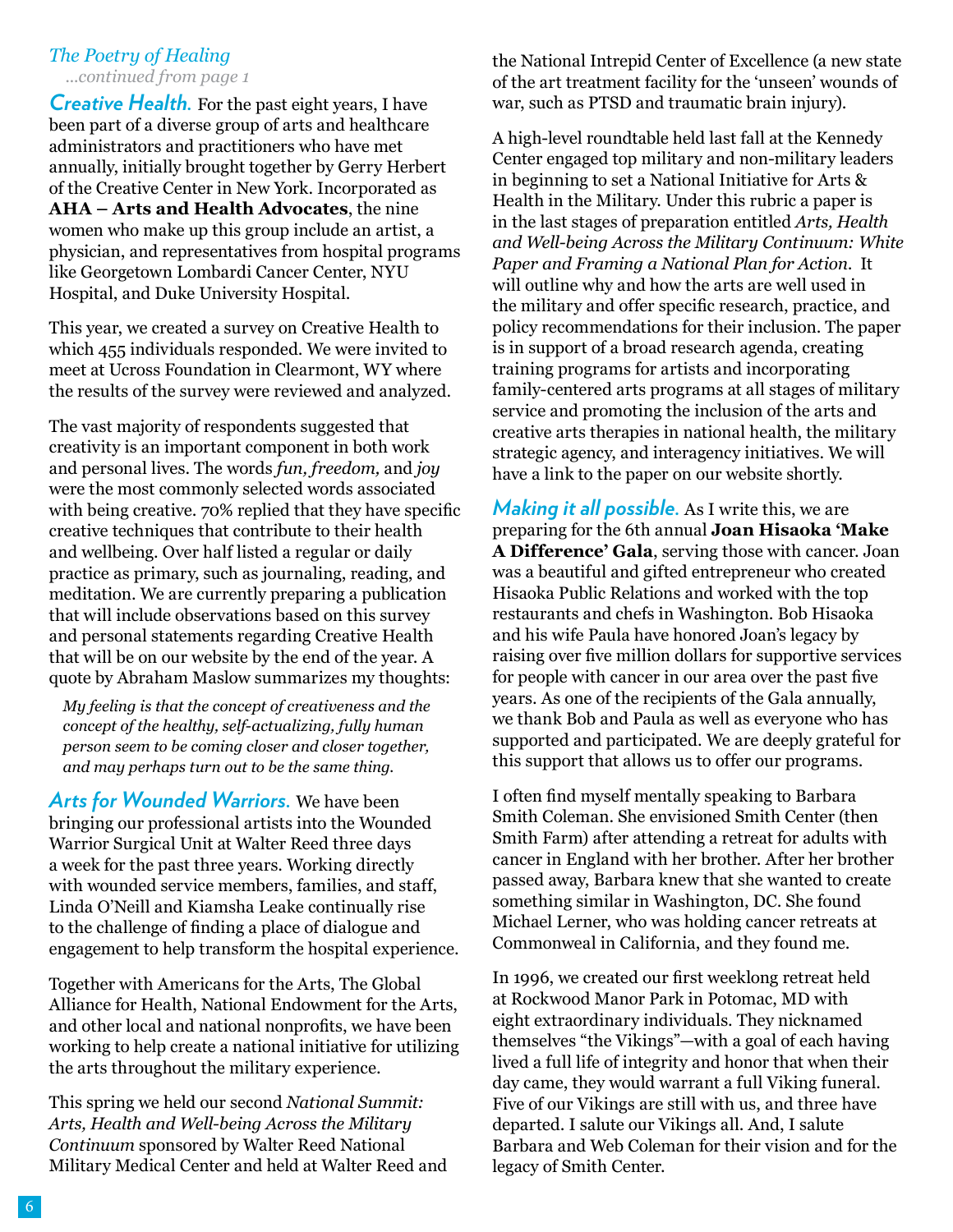As I reflect on so many great souls who pass through our doors, I want to thank each and everyone who has helped us to do this work over the many years since we began. We cannot possibly do this without your support.

We have always offered our retreats at less than half the cost it takes to hold them, and many of our programs are offered for free or for a modest donation. I ask for your continued support so that we can be here for those who need us, and remain at the forefront of new and innovative programs that offer opportunities for healing for so many.

Please donate \$100, \$500, \$1,000 or more if you can. And please continue to tell people about our services and keep us in your hearts and minds. You are always invited to stop by for a program, for a visit, or just to see what's going on.

With love and thanks,

Shorti

PS: I'd like to introduce you to Smith Center's gifted staff!



Smith Center Staff, from left to right: (back row) Matt Ehlenbach, Johanna Seltzer, Shefa Benoit, Erin Price, Ali Decker, Carole O'Toole, Brooke Seidelmann, Anthony Palliparambil (front row) Michelle Clermont, Shanti Norris, Alaina Sadick, Adrienne Dern. Not pictured: Tanya Batalska, Anita Rice

#### *The Gift of Healing at Smith Center Programs ...continued from page 2*

Since June, this new, vibrant group has been meeting here at our U Street center monthly. Each event has been well attended by YACS who are enthusiastic about the benefits of being with their peers in a very supportive environment.

Our work is made easy and rewarding by the feedback we receive from our program participants. Comments from recent participants confirm that what we offer makes a difference.



*"I have had so many special, important, fun hours at your place… and a greater insight into the healing needs and possibilities of those who are seriously ill."* - Program Participant

Statements like this one indicate that we are on the right track—and our goal is to continue to consistently and profoundly touch the lives of those who come to us for healing in the face of cancer… and life.

In hope and healing,

Sarienne

### **With gratitude for all of our friends and supporters**

Out of respect for privacy, it is our policy not to publish a public list of our donors. You know who you are and we hope you know how grateful we are for what you do. To see a full list of our Foundation and Corporate Supporters, please visit smithcenter.org/funders.

**A simple way to give...** Please remember us in your company's United Way or Combined Federal Campaign. • CFC: #90535





United Way<br>of the National Capital Area

• United Way #8348